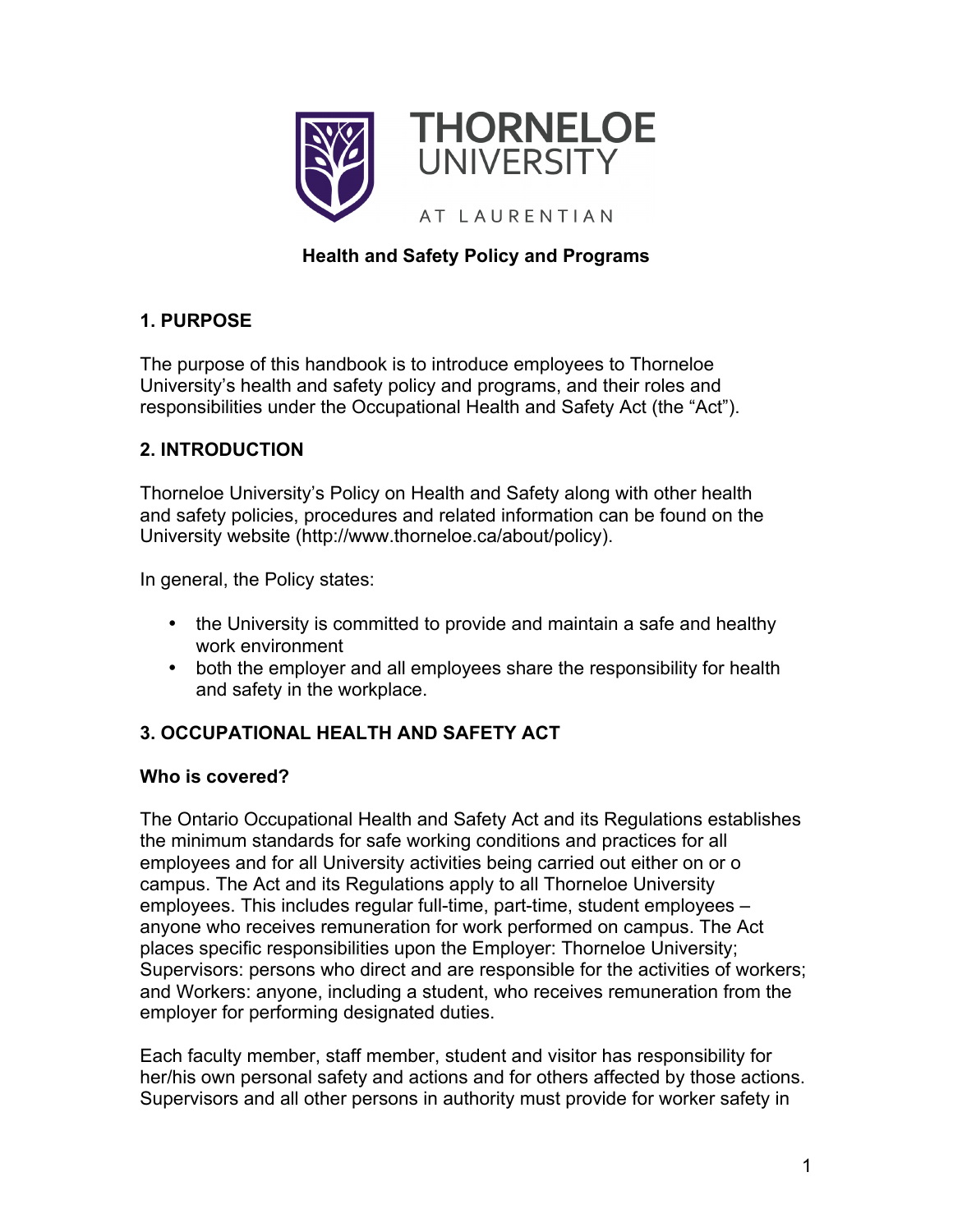areas and operations under their control. Management has a responsibility to ensure that the various facilities within the University are safe and to accepted standards, to provide education and training programs for all employees in order to make them aware of their responsibilities, and to instruct them in safe work practices.

References to the Occupational Health and Safety Act or other legislation are provided herein for convenience purposes only. For accurate reference, individuals are directed to the actual legislation. Copies of the Act and its Regulations are available for reference from the Library, Health and Safety Bulletin Boards throughout campus, on the Web at www.labour.gov.on.ca/ english/hs/index.php, at Human Resources and Organizational Development (Occupational Health and Safety), and through members of the Joint Health and Safety Committee. Employees are encouraged to read over and become familiar with the various sections of the Act and its Regulations.

## **Joint Health and Safety Committee (JHSC) – Sudbury Campus**

Section 9 of the Occupational Health and Safety Act requires the Employer to establish a Joint Health and Safety Committee in the workplace. Such a Committee is in place on the Sudbury campus, and is made up of the following members:

- Representatives (2) Teaching Faculty
- Representatives (2) Staff
- Representatives (1) Administration

The Joint Health and Safety Committee is very active and meets on a regular basis. Minutes of every meeting are circulated to all members of the Committee.

# **Occupational Health and Safety Bulletin Board**

The Health and Safety Bulletin Board can be found in the photocopy/mail room (T-154).

# **4. INTERNAL RESPONSIBILITY SYSTEM**

The Internal Responsibility System is based on the principle that the workplace parties themselves are in the best position to identify health and safety problems and to develop solutions.

# **4.1 Duties, Responsibilities and Rights**

The Occupational Health and Safety Act provides the basic framework for making Ontario's workplaces safe and healthy, and sets out the legal duties and responsibilities for the employer, supervisor, and employee.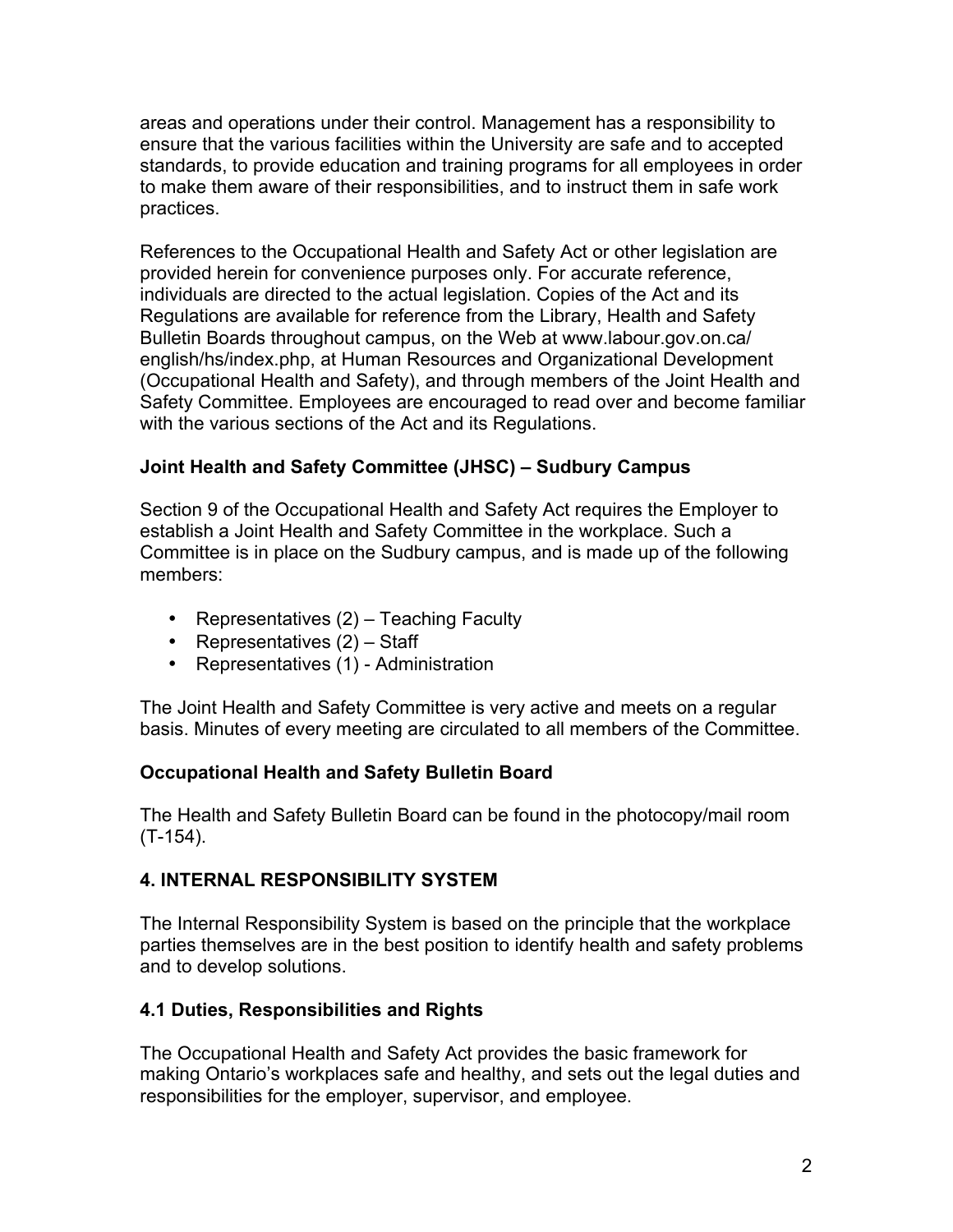Under the terms of the Act, employees have the responsibility to report to their Supervisor the existence of hazardous conditions contrary to good health and safety practices or which contravene any requirements of the Act. It is the Supervisor's responsibility to ensure that corrective action is taken at once.

The following is a summary of duties and responsibilities according to the Act (please refer to the Act for specific wording):

## **THE EMPLOYER MUST:**

- prepare and review at least annually a written occupational health and safety policy, and develop and maintain a program to implement that policy;
- ensure that the equipment, materials, and protective devices provided by the employer are in good condition;
- provide information, instruction, and supervision to a worker to protect the health or safety of the worker;
- appoint a competent supervisor;
- acquaint a worker or a person in authority over a worker, with any hazard in the work;
- take every reasonable precaution to protect the worker.

## **THE SUPERVISOR MUST:**

- advise the worker of any potential or actual danger to the health and safety of the worker;
- provide the worker with written instructions about measures and procedures for the protection of workers;
- ensure a worker works in a manner required by the Act and with the proper protective devices;
- ensure a worker uses or wears the equipment, protective devices, or clothing required;
- address any health and safety concerns/hazards of which they are aware;
- take every reasonable precaution to protect the worker.

### **THE WORKER MUST:**

- work in compliance of the Act and regulations;
- report any hazards or contravention of this Act to the supervisor;
- wear any equipment, protective devices, or clothing that the employer requires;
- report any defect in protective gear that may endanger himself/herself or someone else to the supervisor;
- not remove or alter any protective device;
- not operate or use any equipment in such a manner as to endanger himself/herself or someone else.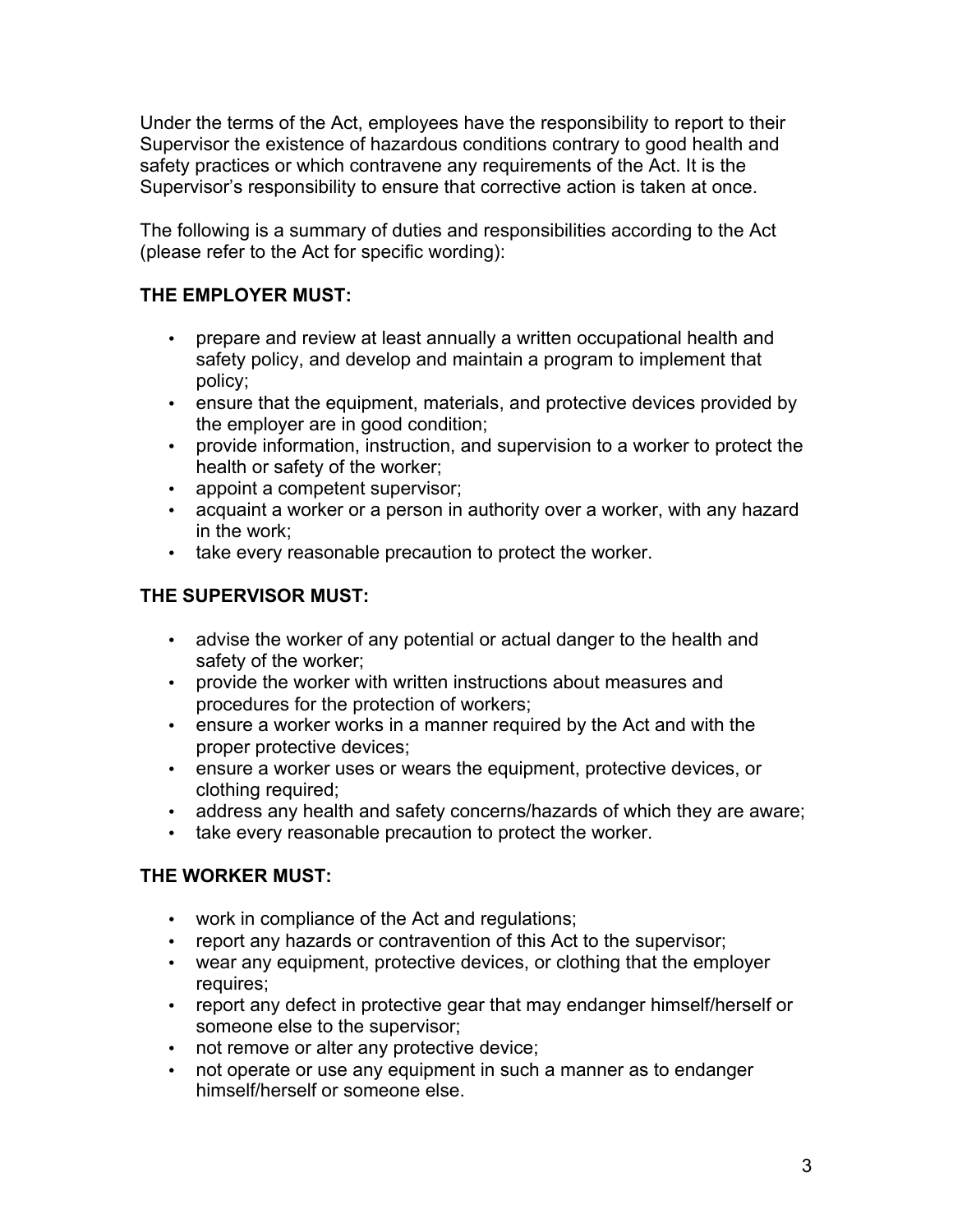### **4.2 Worker Rights**

It is the unconditional right of all members of the University community to bring, without prejudice, health and safety concerns to their Supervisors, to Human Resources and Organizational Development (Occupational Health and Safety), or to the Joint Health and Safety Committee. The Supervisor, in every case, must be informed of a concern before a complaint is taken elsewhere.

### **Right to Participate**

Workers have the right to be part of the process of identifying and resolving workplace health and safety concerns through worker membership on the Joint Health and Safety Committee or through the worker health and safety representative.

#### **Right to Know**

Workers have the right to know about any potential hazards to which they may be exposed. This means the right to be trained and to have information on machinery, equipment, working conditions, processes and hazardous substances (i.e. WHMIS).

#### **Right to Refuse Work**

Under the provisions of the Act, workers have the right to refuse to perform work which they believe may endanger the health or safety of themselves or another Worker. There are strict guidelines to be followed in this instance by the Worker, the Supervisor, and other interested parties. For further information, employees are referred to Section 43 of the Act for clarification.

### **Right to Stop Work**

Certain members of the Joint Health and Safety Committee, who have been certified under the provisions of the Act and who believe that dangerous circumstances exist, may request that a Supervisor and, subsequently, another certified member investigate. Under certain circumstances, and following specific guidelines, the certified members may bilaterally issue a stop work direction. Employees are referred to Section 45 of the Act for clarification.

### **5. REPORTING PROBLEMS (HAZARDS) IN THE WORKPLACE**

The Occupational Health and Safety Act outlines the specific duties and responsibilities of the Employer and Supervisor. The Act also requires the Worker to work in compliance with the Act and its Regulations, to use or wear protective equipment or clothing required by the Employer, and to report to the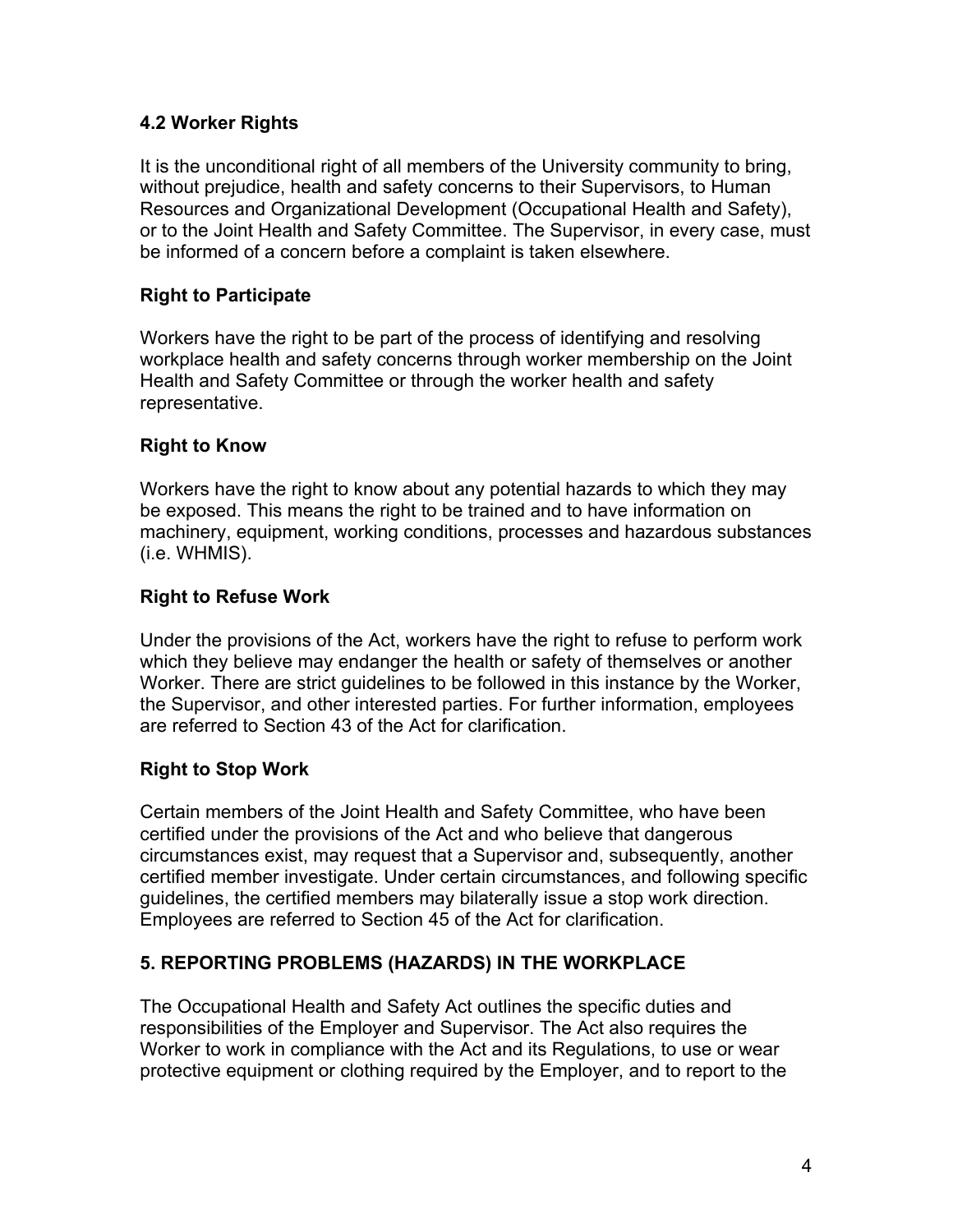Employer or Supervisor the absence of, or defect in, any equipment or protective device of which he or she is aware.

In order for the "internal responsibility system" to function properly, normal lines of communication should be maintained as much as possible. If a Worker notices a health or safety hazard in the workplace, the proper steps to take are:

- 1. correct the problem, if it can be done, easily, quickly, and safely;
- 2. advise her/his Immediate Supervisor or Department Chair/Director of the problem right away. At this stage, the majority of all problems should be resolved. If the matter is still not resolved; then
- 3. advise your Union or Association Health and Safety Representative;
- 4. the two of you should repeat steps (1) and (2). If the matter is still unresolved, then contact the Office of the President. There should be a very infrequent need for this level of action.
- 5. The Office of the President will again review all previous steps. If the matter cannot be resolved, then other members of the Health and Safety Committee may be called upon for their assistance. Finally, if still unresolved, the Ministry of Labour may be contacted.

## **5.1 In the Event of an Emergency**

Of course, in the event of a life-threatening situation, or if a very serious safety hazard is noted, then the employee should take immediate steps to notify her/his Supervisor and/or the Office of the President. Other employees or passers-by in the area should be warned of the hazard and, if possible, a person left to guard the area until someone comes to correct the problem or to take charge of the situation.

### **6. REPORTING ACCIDENTS OR INJURIES**

Every accident, whether or not it results in injury or is a "near-miss" occurrence, must be reported to your Supervisor and/or the Office of the President within 24 hours. The Supervisor and/or President must provide when applicable, details for completion of a Form 7 to the Workplace Safety and Insurance Board. In those circumstances where the employee has no immediate Supervisor, or the Supervisor is absent, then the employee must contact the Office of the President.

The Supervisor, with the cooperation of the employee, will also be required to complete a Supervisor's Accident Report Form. These forms are examined by the Joint Health and Safety Committee and, if appropriate, corrective action may be recommended to make the workplace or job safer, and the employee more safety conscious. All names are kept strictly confidential within the Committee. Remember, every accident or "near-miss" must be reported.

### **6.1 During Normal Working Hours**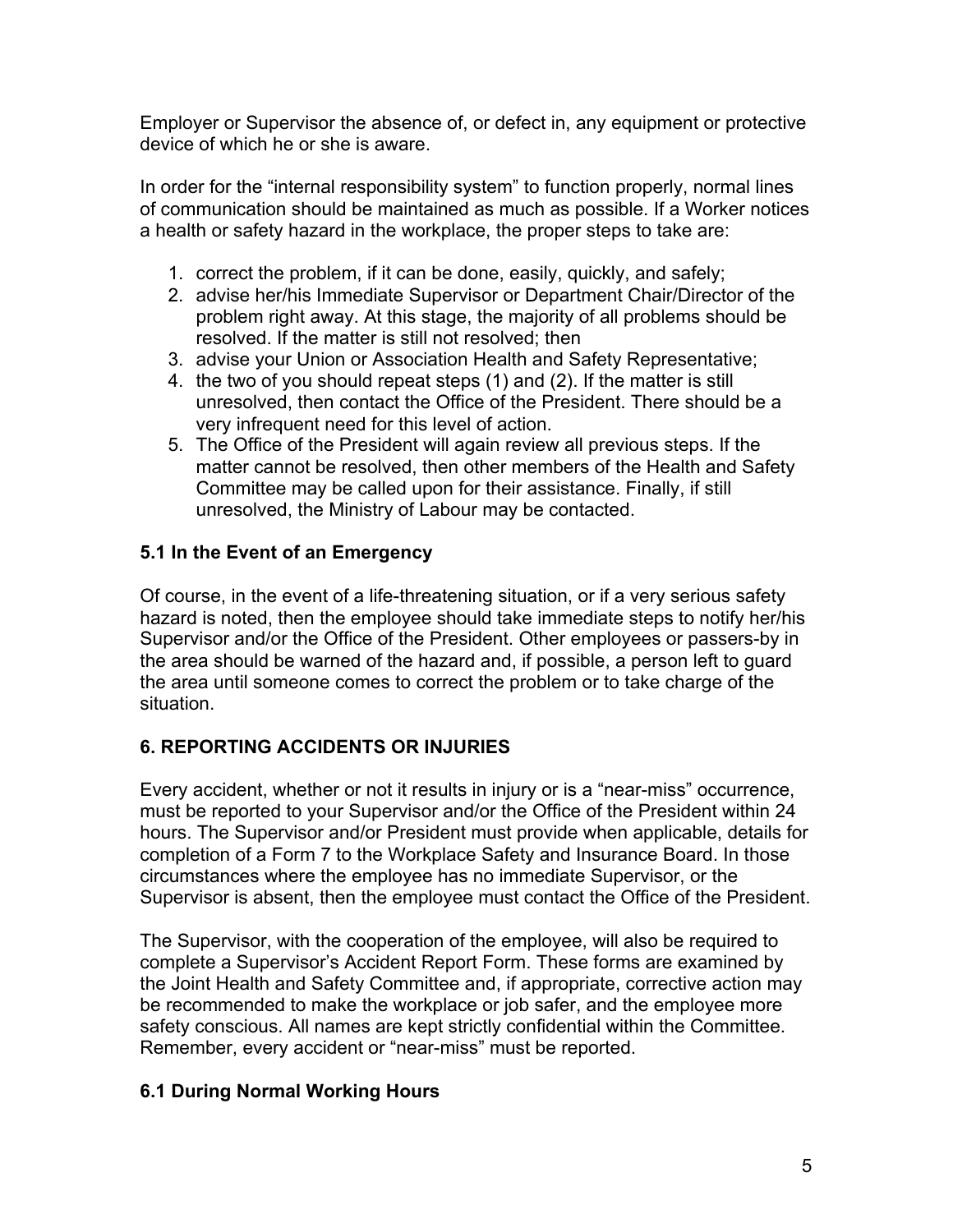## **Critical Injury**

If, during normal working hours, the Worker has sustained a "critical injury," dial 911, as quickly as possible, and request ambulance assistance. **Remember: first dial "9" for an outside line, and then dial 911.** To assist ambulance personnel in locating the patient/victim, please notify Laurentian Security by dialing 705-673-6562 or extension 6562. Security is prepared to assist you in this regard by initiating a follow-up call to the ambulance, if required, and provide First Aid, Cardio Pulmonary Resuscitation (CPR) or Assisted External Defibrillation (AED), if necessary.

In the interim, if time permits, call or ask another person to call Health and Wellness Services to advise them of the occurrence. They may be in a position to offer help or advice until the ambulance arrives.

### **Definition of Critical Injury**

The Occupational Health and Safety Act, Regulation 834, defines "critical injury" as follows:

"1. For the purpose of the Act and its Regulations 'critically injured' means an injury of a serious nature that,

- (a) places life in jeopardy;
- (b) produces unconsciousness;
- (c) results in a substantial loss of blood;
- (d) involves the fracture of a leg or arm, but not a finger or toe;
- (e) involves the amputation of a leg, arm, hand or foot, but not a finger or toe;
- (f) consists of burns to a major portion of the body; or
- (g) causes the loss of sight in an eye."

### **Notification of Critical Injury**

Section 51(1) of the Occupational Health and Safety Act requires the Employer "to notify the Ministry of Labour Inspector, Health and Safety Representative, Joint Health and Safety Committee, trade union, if any, immediately of the occurrence involving a critical injury, and within 48 hours of the occurrence send to a Ministry of Labour Director a written report of the circumstances of the occurrence containing such information and particulars as the regulations prescribe including the names and addresses of injured parties, witnesses, and physicians or surgeons involved."

Therefore, it is important that the Office of the President be advised of the critical injury as quickly as possible so that they may comply with this requirement. As indicated previously, this would normally be done by the supervisor, but in some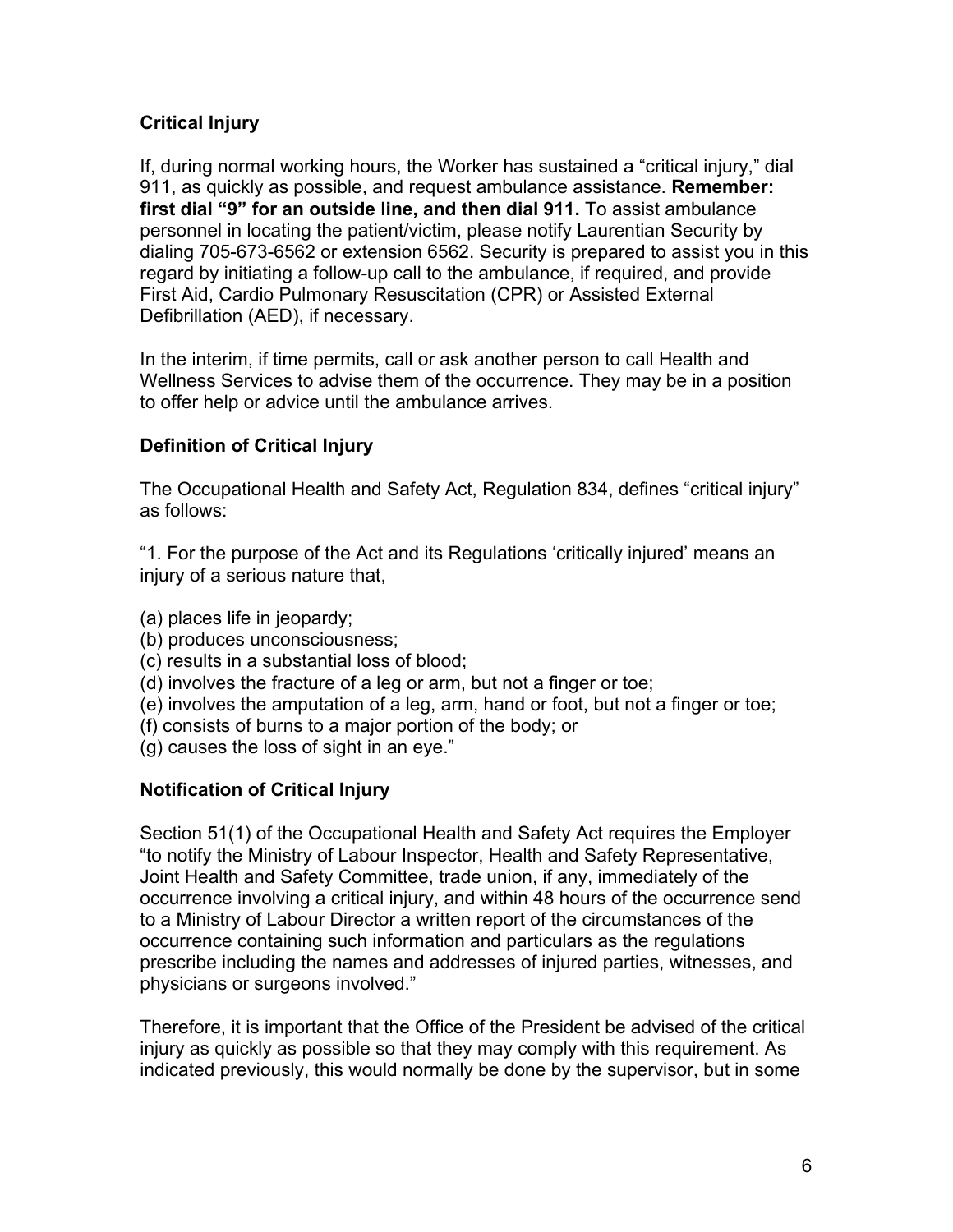circumstances could also be done by the employee, a co-worker, or some other person.

### **Preserving the Accident Scene**

It is important to fully protect the scene of any critical accident. In this regard, Sec. #51 (2) of the O.H.S. Act states that:

"(2) Where a person is killed or is critically injured at a workplace, no person shall, except for the purpose of, (a) saving life or relieving human suffering; (b) maintaining an essential public utility service or a public transportation system; or (c) preventing unnecessary damage to equipment or other property, interfere with, disturb, destroy, alter or carry away any wreckage, article or thing at the scene of, or connected with, the occurrence until permission so to do has been given by an Inspector."

## **Non-Critical Injury**

In case of a non-critical injury during normal working hours, whether it requires treatment or not, the employee shall inform her/his immediate Supervisor, and report directly to LU Health and Wellness Services located on Student Street in the Single Student Residence. The Nurse and/or Doctor on duty will provide any required first-aid treatment and will give the Worker an Incident Report outlining the treatment given. The employee will then take the Incident Report to the Doctor of her/his choice if further treatment is required, or if directed to return to work will give the Incident Report to her/his Supervisor upon return to the workplace. The employee must report to Health and Wellness Services before leaving campus to see a Doctor or going home. If the office of Health and Wellness Services is closed, the employee should contact Security.

### **6.2 After Normal Working Hours**

# **Critical Injury**

In case of a "critical injury" after normal working hours, dial 911 to request ambulance assistance as quickly as possible. **Remember: first dial "9" for an outside line, and then dial 911.** To assist the ambulance personnel in locating the patient/victim on campus, please notify Laurentian Security by dialling 705- 673-6562 or extension 6562. Security is prepared to assist you in this regard by initiating a follow-up call to the ambulance, if required, and provide First Aid, Cardio Pulmonary Resuscitation (CPR) or Assisted External Defibrillation (AED), if necessary.

The employee must notify her/his immediate Supervisor and the Office of the President of the incident as soon as possible. Please remember that the employer has an obligation under the Occupational Health and Safety Act to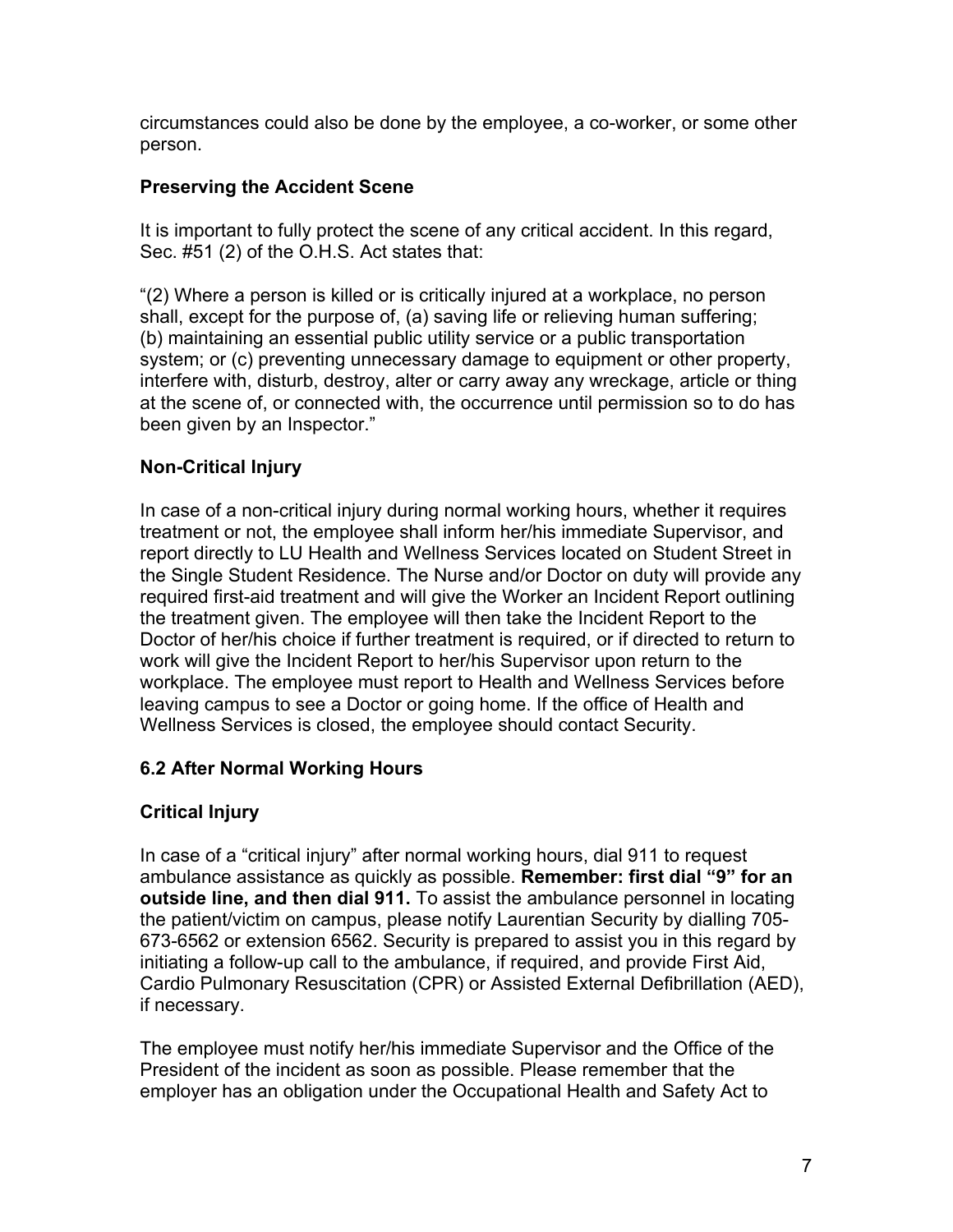report to the Ministry of Labour, and others, any critical injury suffered by an employee on campus, regardless of the time of occurrence. (See "Notification of Critical Injury" section above.)

### **Non-Critical Injury**

Employees who require medical treatment for a non-critical injury after normal working hours, should proceed to the Emergency Department of the nearest hospital offering this service, after first having notified Laurentian Security. If necessary, Security is prepared to offer you transportation to the hospital. The following day, the employee must notify her/his immediate Supervisor of the incident.

## **Security Emergency Number**

Any injury occurring after normal working hours, whether requiring treatment or not must be reported to Laurentian Security as soon as possible. The Security emergency telephone number is 705-675-6562 or extension 6562.

## **6.3 Workplace Safety and Insurance Board Reports**

## **Reporting Accidents**

Section 121 of the Workplace Safety and Insurance Act requires that "the employer shall notify the Board within three days after learning of an accident to a worker employed by her or him or if the accident necessitates health care or results in the worker not being able to earn full wages."

The University has an obligation to report every injury involving medical aid or absence from work (lost time injury) to the Workplace Safety and Insurance Board within a specified period of time. Consequently, it is imperative that the accident reporting procedure, as outlined in Section 1, be complied with as quickly as possible. Human Resources and Organizational Development (Occupational Health and Safety) can be reached by calling extension 3016 or 3061.

### **Modified Work Program**

Thorneloe University has a Return to Work Program in accordance with the Workplace Safety and Insurance Act. This program is intended to assist with early and safe return to work for individuals who have suffered a work-related injury.

### **Failure to Comply**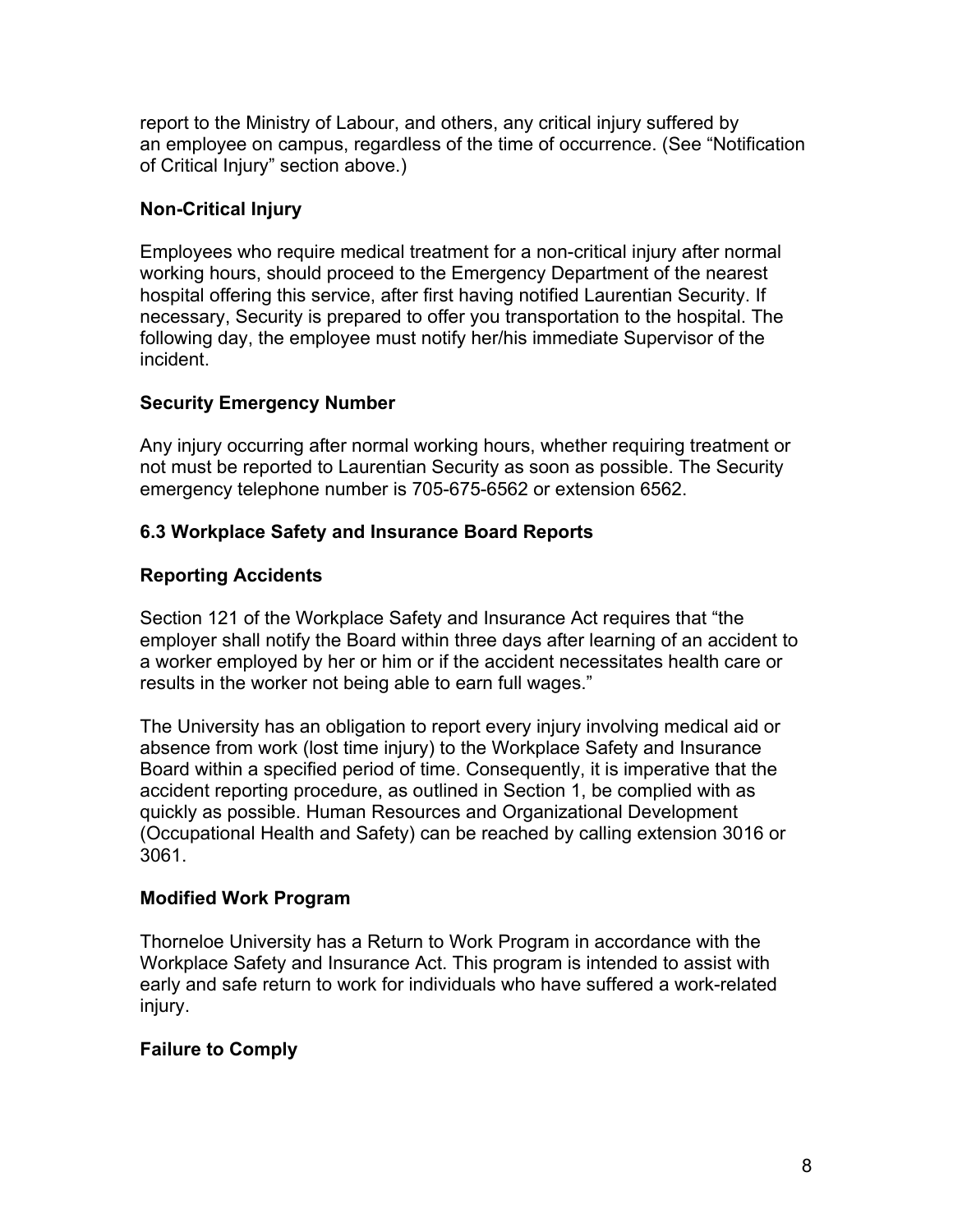Failure to follow the above-noted procedures may jeopardize the earnings and/or affect any subsequent claim of the employee for Workplace Safety and Insurance benefits. If you have any questions regarding any of the foregoing items, please contact the Office of the President, or your representative on the Joint Health and Safety Committee.

## **7. EMERGENCY PROCEDURES**

Emergencies in the workplace can occur in various forms, such as fire, explosion, gas leak, chemical spill, power outage, bomb threats and violence, which are covered in the Thorneloe University formal emergency plan. Your supervisor should discuss emergency procedures specific to your work area.

### **7.1 Laurentian Security Services**

A team normally comprised of one female and one male Security Officer is available 24 hours per day, seven days a week. The officers have acquired First Aid, Cardio Pulmonary Resuscitation (CPR) and Assisted External Defibrillation (EAD) Training, and are prepared to deal with safety and security issues which affect you.

For assistance or information, please call 705-673-6562 or extension 6562.

### **7.2 Laurentian Health and Wellness Services**

Health and Wellness Services is on campus to serve your needs. With usually a Doctor, Nurse Practicioner and Registered Nurses on duty during the normal work week, they have the personnel and expertise to treat you promptly and effectively and the means to quickly arrange for ambulance service or any other specialized treatment that may be required.

They can be reached by calling extension 1067 during normal working hours. For assistance after normal working hours, please contact Security at 705-673-6562 or extension 6562.

### **7.3 First Aid**

### **First Aid Station**

The First Aid Station is located in the Photocopy/Mail Room (T-254). Laurentian Security Officers also carry a portable First Aid kit in their Security vehicles. In addition, a First Aid kit may be located in your work area. All First Aid treatment should be documented.

### **First Aid Person**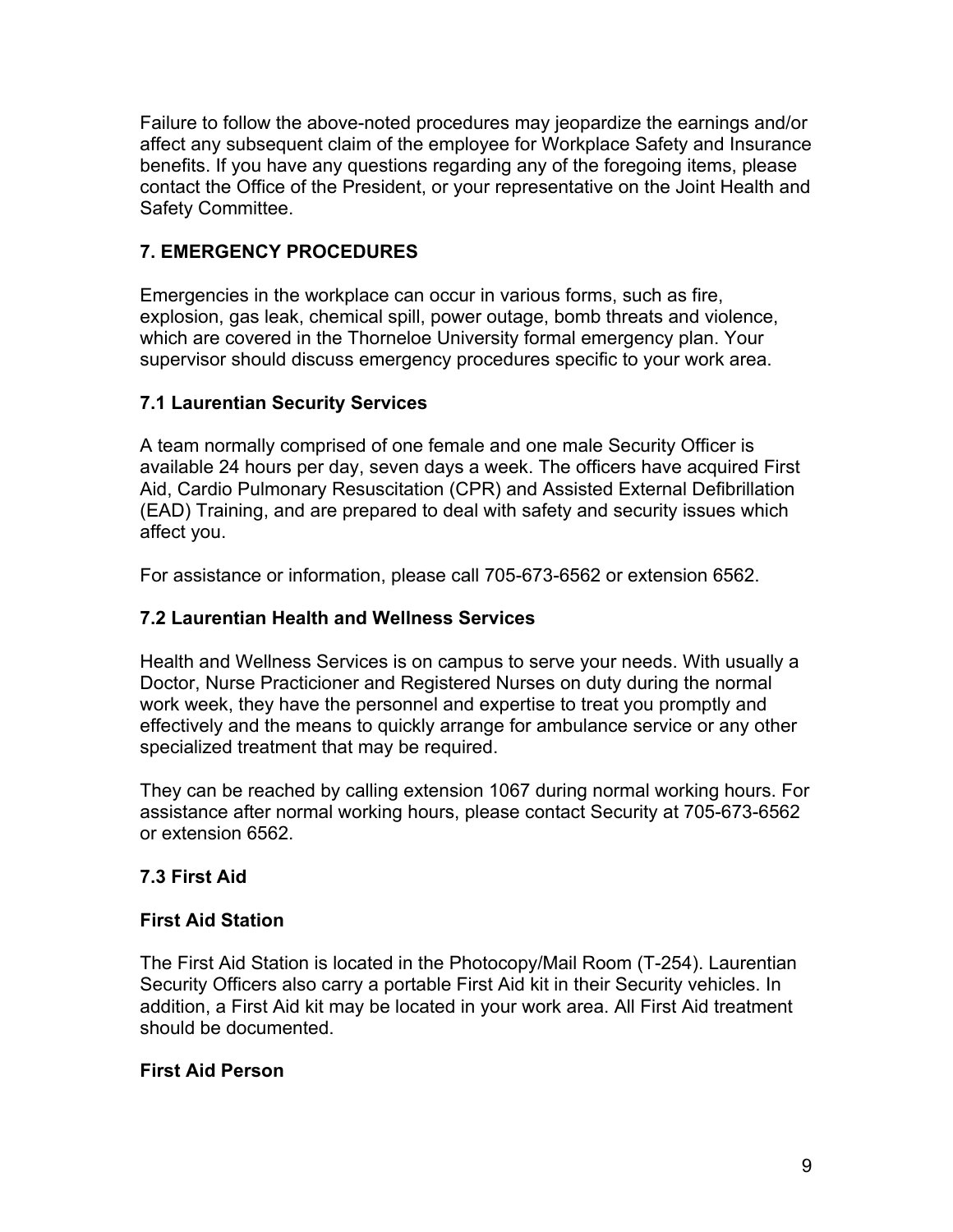In case of a non-critical injury during normal working hours, employees shall report directly to the Health and Wellness Services Office, where the staff is trained in First Aid and CPR. Security Officers are also trained in First Aid and CPR. Security services are available 24 hours per day.

### **First Aid Kits**

First Aid kits are located in various areas in our buildings.

## **Assisted External Defibrillation (AED)**

An Assisted External Defibrillation (AED) device is located in the Main Office (T-150).

### **7.4 Fire Safety Procedures**

#### **First Response**

If you should be the first person to notice a fire, DO NOT attempt to extinguish it unless you are confident it can be done in a prompt and safe manner utilizing a hand-held re extinguisher. The first thing to do is to proceed to the nearest firepull station and pull the alarm. Then, if it can be done safely, telephone the local Fire Department by dialing 911. Remember, first dial "9" for an outside line, and then dial 911.

If possible, close your window, make sure the room is evacuated, close the office corridor door, and briskly exit the building following instructions of the Fire Warden(s).

### **Fire Alarm Testing**

Fire alarm systems are tested on a regular basis, and this test should not be confused with an actual alarm condition. During test, the fire bells may ring for periods ranging from 10 to 20 seconds; however, during an actual alarm, the bells will ring for a minimum period of five minutes or until silenced by qualified personnel.

### **8. ENVIRONMENTAL/HEALTH AND SAFETY POLICIES AND PROGRAMS**

### **8.1 Environmental Policy**

Thorneloe University is committed to the principles of responsible environmental stewardship through all of the University's lands, activities and functions.

The University, following recognized guidelines, has also developed and implemented procedures for the collection and subsequent off-campus disposal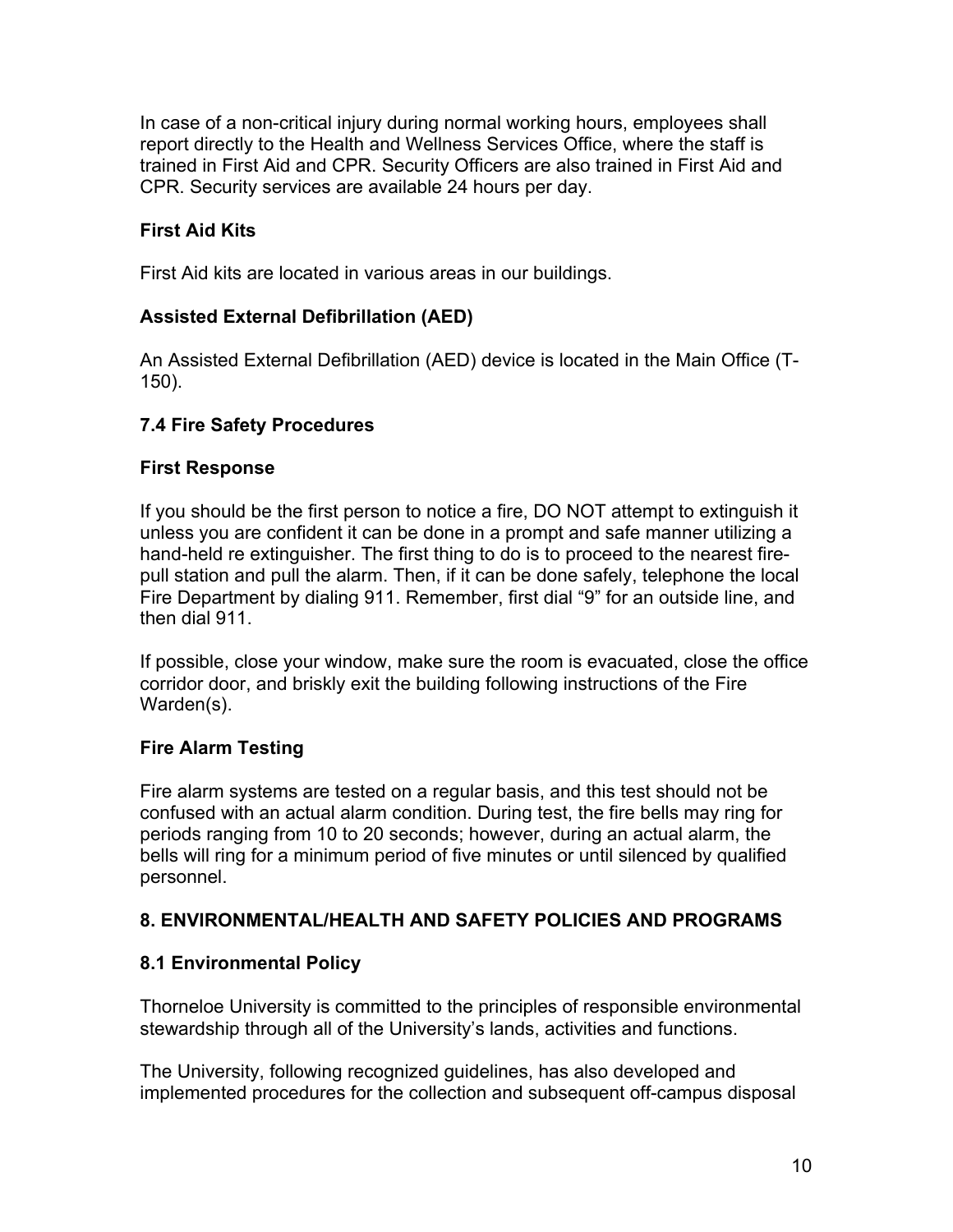of a variety of waste chemicals and hazardous products used and generated within the workplace. Further information regarding this can be obtained by contacting Human Resources and Organizational Development (Occupational Health and safety).

### **8.2 Smoking Policy**

A Smoking Policy is in effect on campus which complies with the City of Greater Sudbury's Smoke-Free Public Places and Workplaces By-law 2002-300 and the Smoke-Free Ontario Act.

Smoking is prohibited within all University buildings, vehicles, enclosed public places and enclosed workplaces (areas covered by a roof). Smoking is also prohibited within nine meters (30 feet) of any entrance or exit at all University buildings.

### **8.3 Policy on Harassment and Discrimination**

The goal of this policy is to promote a working and learning environment that is free of discrimination and harassment, to protect the health, safety and security of the University community, to outline rights, responsibilities and types of behaviour, which fall within the scope of this policy, and to outline procedures for handling and resolving complaints. This policy applies to all faculty, staff, students, volunteers, visitors and contractors.

If you believe that you are being harassed or discriminated against, the first thing is to tell the person to stop and tell them that such behaviour is inappropriate. You may also wish to consult with the Laurentian Office of Equity, Diversity, and Human Rights.

Confidentiality will be maintained at all times, unless the safety of members of our community is at risk or subject to the disclosure requirements under this Policy, the Freedom of Information and Protection of Privacy Act or any other applicable legislation.

### **8.4 Policy on Workplace Violence Prevention**

The goal of this policy is to promote a safe and healthy workplace free from actual, attempted or threatened violence. The University recognizes that workplace violence is a safety and security issue and will take reasonable precautions to prevent workplace violence and to protect employees at the workplace.

### **9. EMPLOYEE AND FAMILY ASSISTANCE PROGRAM**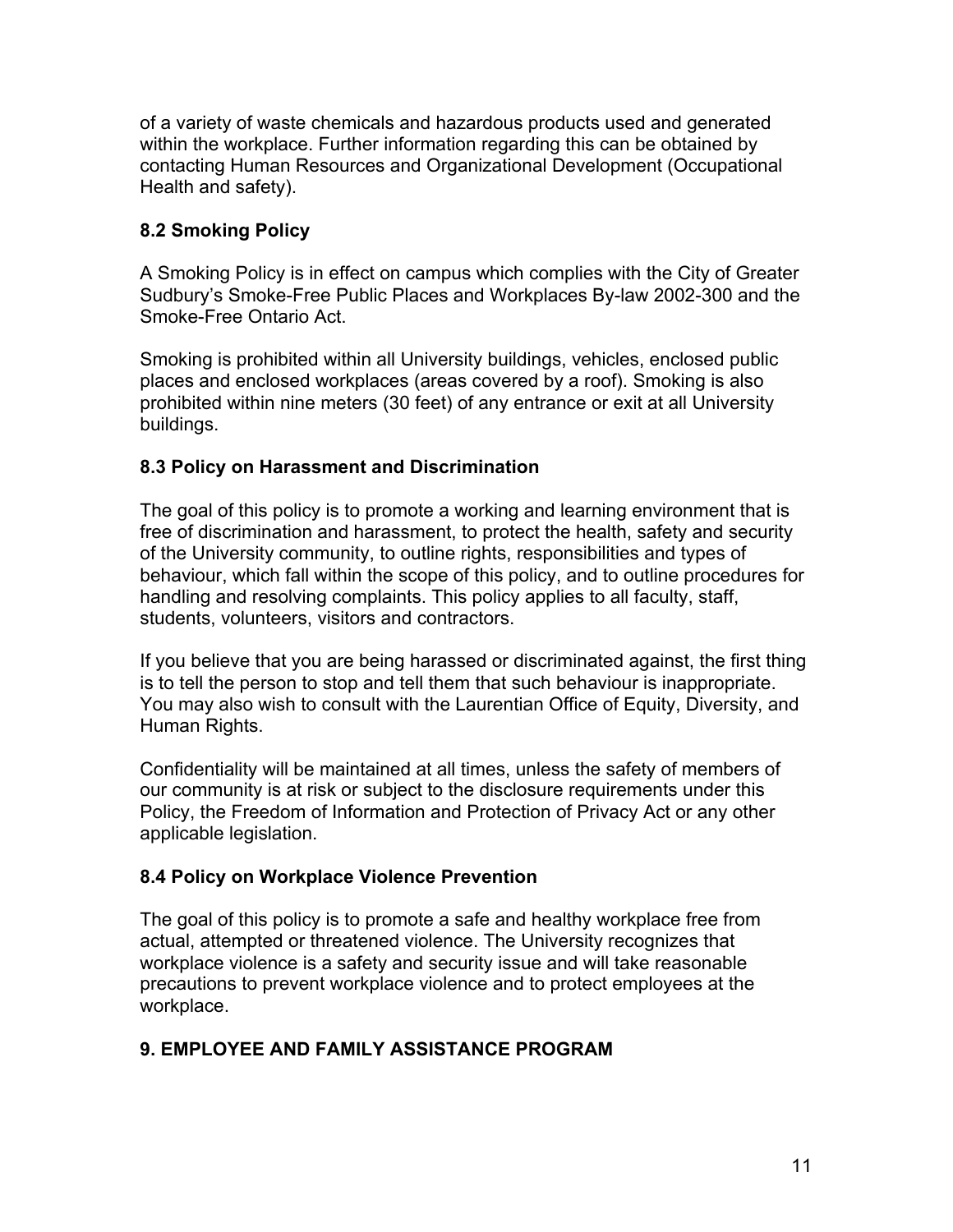Thorneloe University has an excellent Employee and Family Assistance Program (EFAP) in place which is available to all members of the Laurentian community and is equipped to deal with problems ranging from drug and alcohol abuse to social, emotional, family, and health problems. For further information, please contact the Program Coordinator, at Health and Wellness Services, extension 1055.

### **10. IDENTIFICATION AND INSTRUCTION ON SPECIFIC WORKPLACE HAZARDS**

The Identification of hazards in your workplace is key to preventing accidents. Hazards can be classified in four main groups:

- Physical Hazards will be present in most workplaces at one time or another. Examples of physical hazards include electrical hazards, unguarded machinery, loud noise and exposure to extreme heat or cold.
- Chemical Hazards are present when a worker may be exposed to any chemical in the workplace in any form. e Workplace Hazardous Materials Information System (WHMIS) is designed to make sure workers have the information they need to evaluate the hazards and take action to protect themselves.
- Biological Hazards derive from working with animals, people or infectious plant materials. Training for those working with products such as blood, fungi, bacteria, viruses is required.
- Ergonomic hazards occur when the type of work, body position and working conditions put strain on the body. Ergonomic hazards may include poor posture, repetition, force, improperly adjusted chairs to name a few.
- Safety hazards include risks involved when working with tools, machinery, materials, handling, tractors, welding, etc. Also covered are prevention of slips, trips and falls, as well as driving tips and working safely with compressed air.
- Psychosocial hazards are any hazards that affect the mental well-being or mental health of the worker and may have physical effects by overwhelming the individual coping mechanisms and impacting the workers' ability to work in a healthy and safe manner. Some examples include bullying, harassment, and workplace violence.

# **Dealing with Hazards**

RACE is a commonly used process for dealing with hazards. RACE stands for Recognize, Assess, Control and Evaluate. ese steps, when done in order, help the workplace identify and control hazards.

- Recognize where there are potential hazards in the workplace.
- Assess the hazard. You need to understand how likely it is that a worker will get hurt or made sick by the hazard.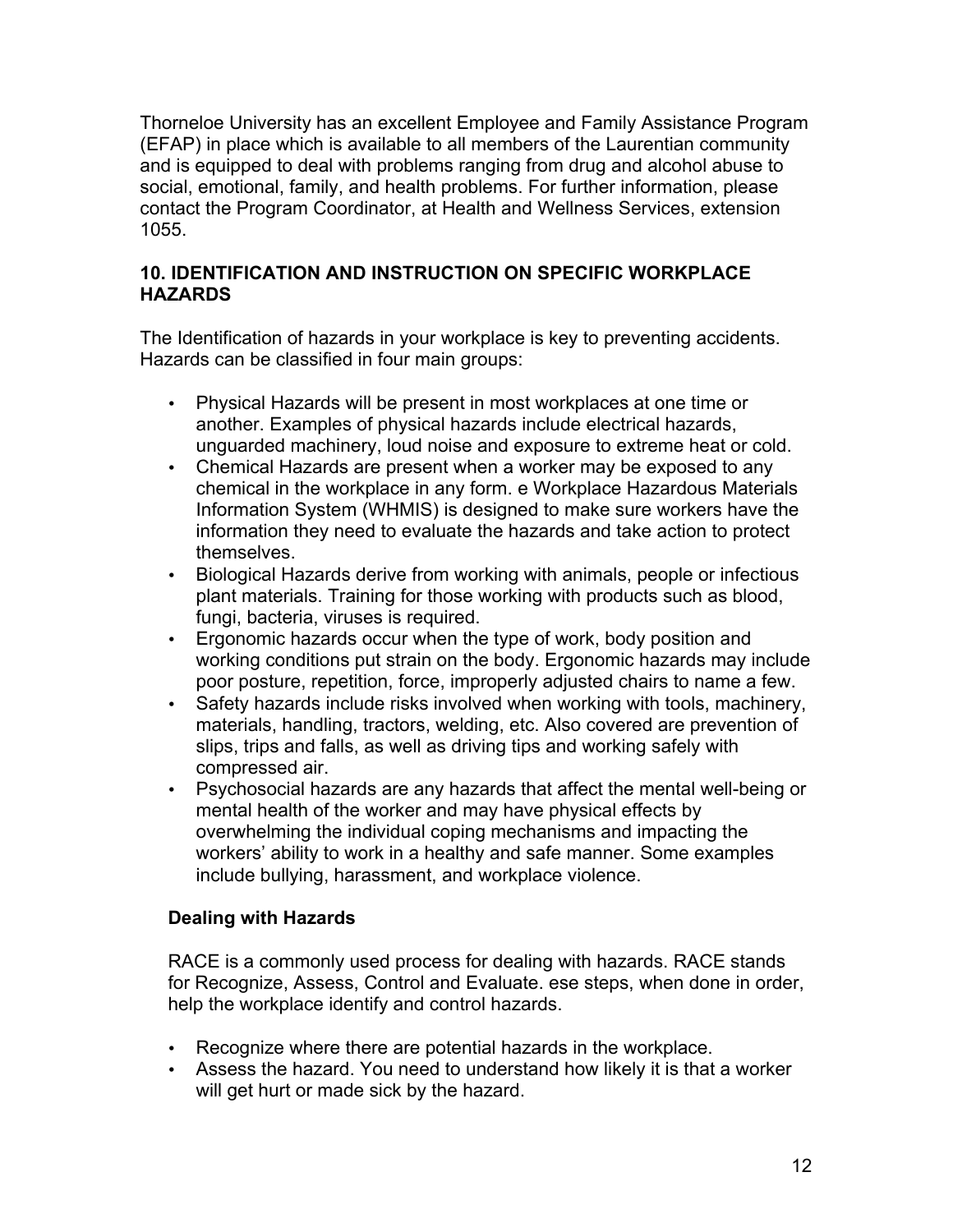- Control the hazards by looking for ways to get rid of the hazard or to make the job safer.
- Evaluate how well the hazard controls are working.

Your supervisor will introduce you to any specific workplace hazards, policies, procedures and/ or precautionary measures pertaining to your work area. Some of these policies/procedures can include, but are not limited to:

Asbestos Management Program Confined Space Procedures Working at Heights Procedures

#### **10.1 WHMIS Regulation**

The Workplace Hazardous Materials Information System (WHMIS) is a Regulation under the O.H.S. Act. WHMIS places responsibilities on the Employer to:

- 1. ensure that all containers of hazardous materials brought into the workplace have a WHMIS Label attached; as well as a Workplace Label for containers originating from within the workplace;
- 2. obtain from suppliers a Safety Data Sheet (SDS) for any products brought into the workplace which fall under the hazard criteria set out in the Controlled Products Regulations under the federal Hazardous Products Act and to make these SDSs available to all workers within the workplace; and
- 3. to set up a Worker Education System to make workers aware of the legislation and to instruct them about the content and significance of labels and SDSs; how to work safely with hazardous materials; the proper procedures for disposal of hazardous wastes; the use and care of personal protection equipment (PPE); and what to do in the event of an emergency such as a fire or chemical spill within the workplace.

All full-time and part-time employees (staff, faculty, student employees, etc.), regardless of the level in the organization, must receive WHMIS generic training. All employees who work with controlled products must also receive workplace specific training.

Employees will be advised of upcoming dates for WHMIS generic training. WHMIS training is also available on-line (on D2L).

### **10.2 Ergonomic Procedures**

Thorneloe University values the role of its employees and strives to provide resources that will allow them to implement the ergonomic program. The University seeks to create an ergonomically-informed workforce and promote a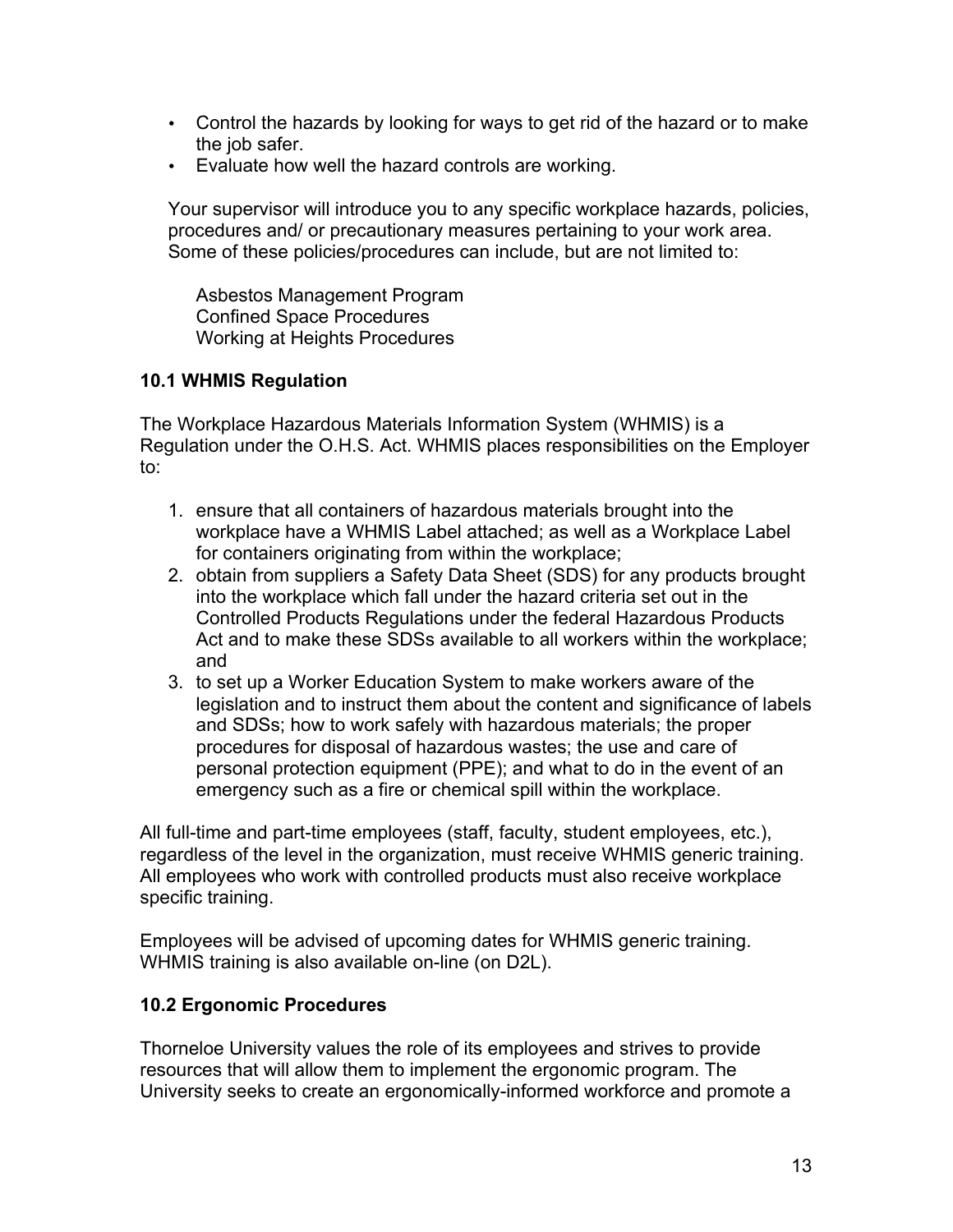culture wherein employees are encouraged to make reasonable improvements at their work sites. In an attempt to improve the awareness of Musculoskeletal Disorders within the office setting, Laurentian University has created the Office Ergonomics Program to provide employees with information regarding this issue.

### **11. OTHER TRAINING PROGRAMS**

All full-time and part-time employees (staff, faculty, student employees, etc.), regardless of the level in the organization, must receive health and safety awareness training.

Supervisors must ensure that employees under their direction, who are new, promoted, transferred or returning from an extended absence, attend health and safety awareness training as soon as possible.

#### **12. TELEPHONE NUMBERS**

**Thorneloe University, Office of the President – 705-673-1730, x101**

**Laurentian Security, Risk Management and Parking Services – extension 6562** 

**After Hours Emergency – 705-673-6562 (direct line) or extension 6562** 

**Health and Wellness Services – extension 1067** 

**POLICE – FIRE – AMBULANCE EMERGENCIES** 

**Remember: First dial "9" for an outside line, and then dial 911.** 

### **13. ONTARIO'S HEALTH AND SAFETY SYSTEM PARTNERS**

#### **Ministry of Labour – www.labour.gov.on.ca – 1-877-202-0008**

Develops, communicates and enforces occupational health and safety requirements and employment standards.

**Workplace Safety Insurance Board – www.wsib.on.ca – 1-800-387-0750**  Administers Ontario's no-fault insurance for employers and their workers.

#### **Public Services Health and Safety Association – www.pshsa.ca – 1-877- 250-7444**

Provides sector specific consulting, training, products and services. Serves health, education and municipal sectors.